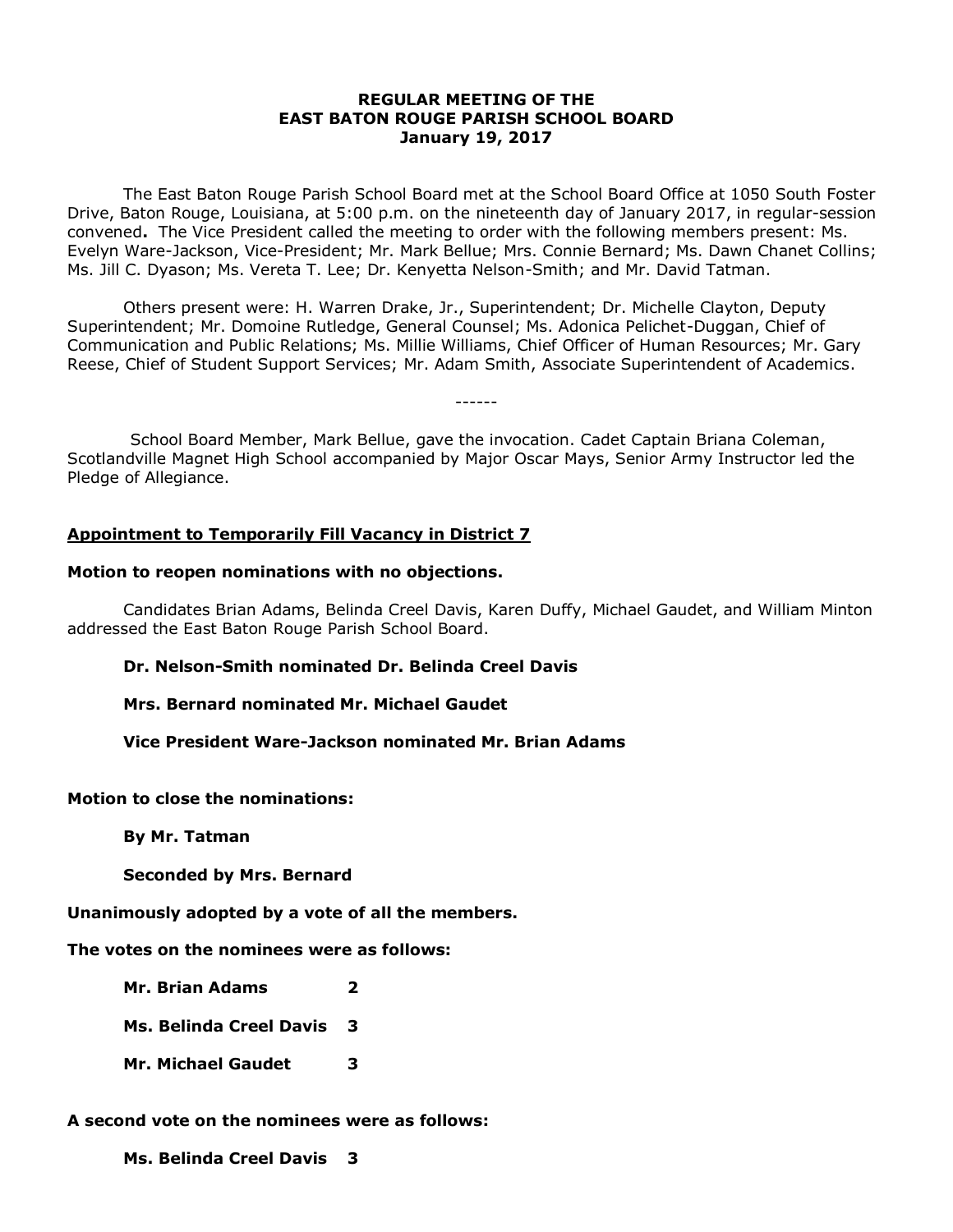### **Mr. Michael Gaudet 5**

## **Mr. Gaudet was elected to fill the temporary vacancy in District 7.**

### **Election of School Board President**

Mr. Warren Drake, Superintendent of Schools, Chair, opened the floor for nominations for President of the East Baton Rouge Parish School Board.

Mr. Bellue nominated Ms. Ware-Jackson

Ms. Collins nominated Dr. Nelson-Smith

## **Motion to close the floor for nominations**

**By Mr. Tatman**

**Seconded By Mrs. Bernard** 

**Unanimously adopted by a vote of all members.**

### **The vote for President was as follows:**

| Ms. Ware-Jackson: (6) | Mr. Bellue, Ms. Ware-Jackson, Ms. Dyason, Mr. Gaudet, Mrs. |
|-----------------------|------------------------------------------------------------|
|                       | Bernard, Mr. Tatman                                        |

**Dr. Nelson-Smith: (3) Ms. Lee, Dr. Nelson-Smith, Ms. Collins**

### **Ms. Ware-Jackson was elected as the President of the East Baton Rouge Parish School Board.**

## **Election of Vice-President**

President Ware-Jackson opened the floor for nominations for Vice-President of the East Baton Rouge Parish School Board.

Mr. Bellue nominated Mrs. Bernard

Ms. Lee nominated Mr. Tatman, who declined the nomination

Ms. Collins nominated Dr. Nelson-Smith

### **Motion to close the floor for nominations**

**By Mr. Tatman**

### **Seconded By Mrs. Bernard**

**Unanimously adopted by a vote of all members.** 

**The vote for Vice-President was as follows:**

| Mrs. Bernard: (6)     | Mr. Bellue, Ms. Ware-Jackson, Ms. Dyason, Mr. Gaudet, Mrs. |
|-----------------------|------------------------------------------------------------|
|                       | Bernard, Mr. Tatman                                        |
| Dr. Nelson-Smith: (3) | Ms. Lee, Dr. Nelson-Smith, Ms. Collins                     |

**Mrs. Bernard was elected as Vice-President**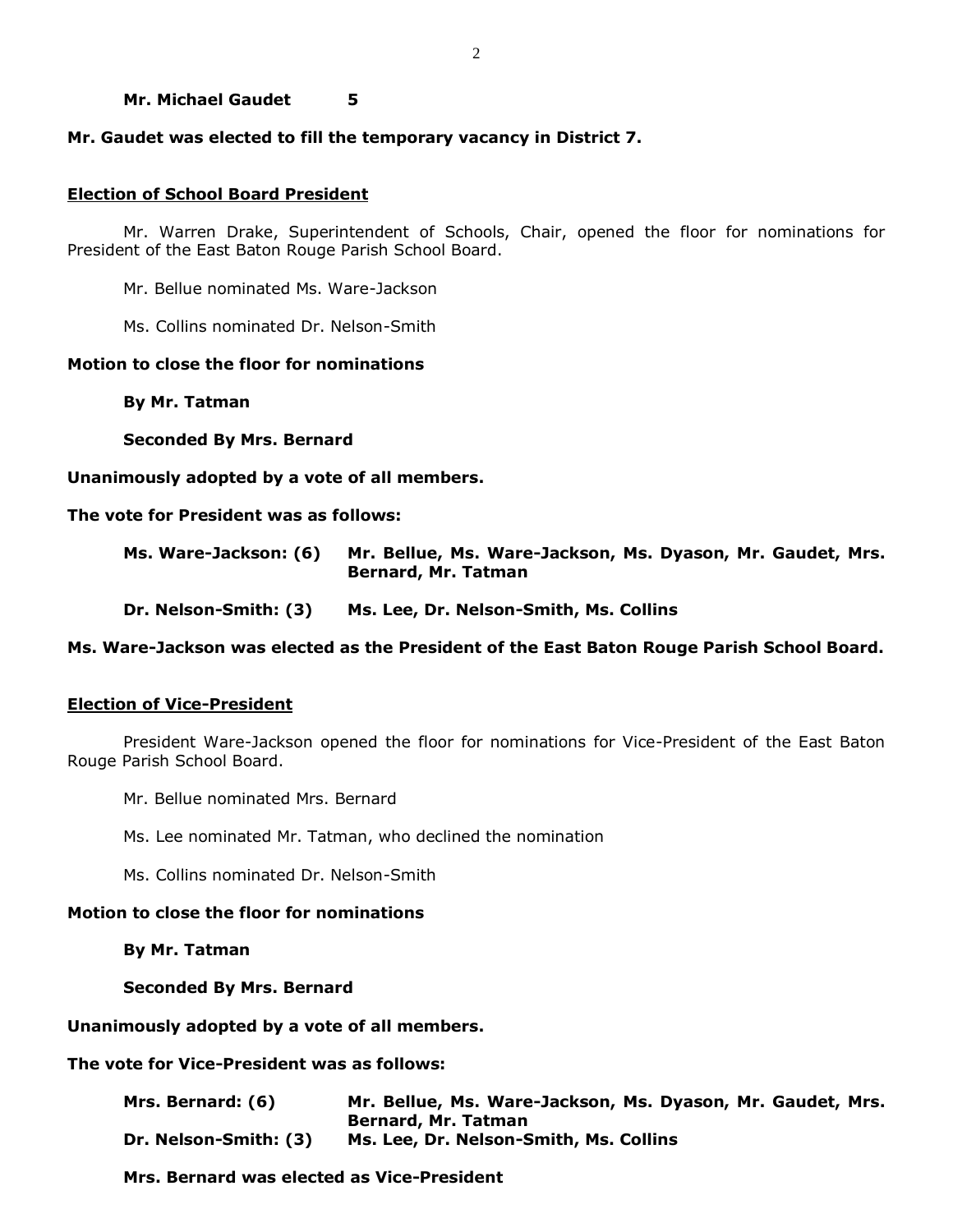## **Approval of the School Board minutes of December 15, 2016 Regular Board meeting**

#### **By Mr. Tatman**

Resolved, that the reading of the minutes of the East Baton Rouge Parish School Board meetings of December 15, 2016, School Board, be dispensed with and that they be approved as published in the Official Journal.

### **Seconded by Ms. Lee**

#### **The vote on the motion was as follows:**

| Yeas: (8) | Mr. Bellue, Ms. Lee, Dr. Nelson-Smith, Ms. Collins, President Ware- |
|-----------|---------------------------------------------------------------------|
|           | Jackson, Ms. Dyason, Vice-President Bernard, Mr. Tatman             |

- **Nays: (0) None**
- **Abstained: (1) Mr. Gaudet**
- **Absent: (0) None**

**The motion was declared adopted.**

### **Approval of Resolution**

#### **By Mr. Tatman**

Resolved, that the East Baton Rouge Parish School Board does hereby approve a Resolution proclaiming the month of January as "School Board Member Recognition Month."

### **Seconded By Mrs. Bernard**

### **Approval of Resolution**

#### **By Dr. Nelson-Smith**

Resolved, that the East Baton Rouge Parish School Board does hereby approve a Resolution proclaiming February 6-10, 2017, as "School Counseling Week."

### **Seconded By Mrs. Bernard**

### **Unanimously adopted by a vote of all members.**

### **Approval of Resolution**

#### **By Mrs. Bernard**

Consideration of the adoption of a Resolution proclaiming February as "National Magnet Schools Month."

### **Seconded By Mr. Gaudet**

### **Unanimously adopted by a vote of all members.**